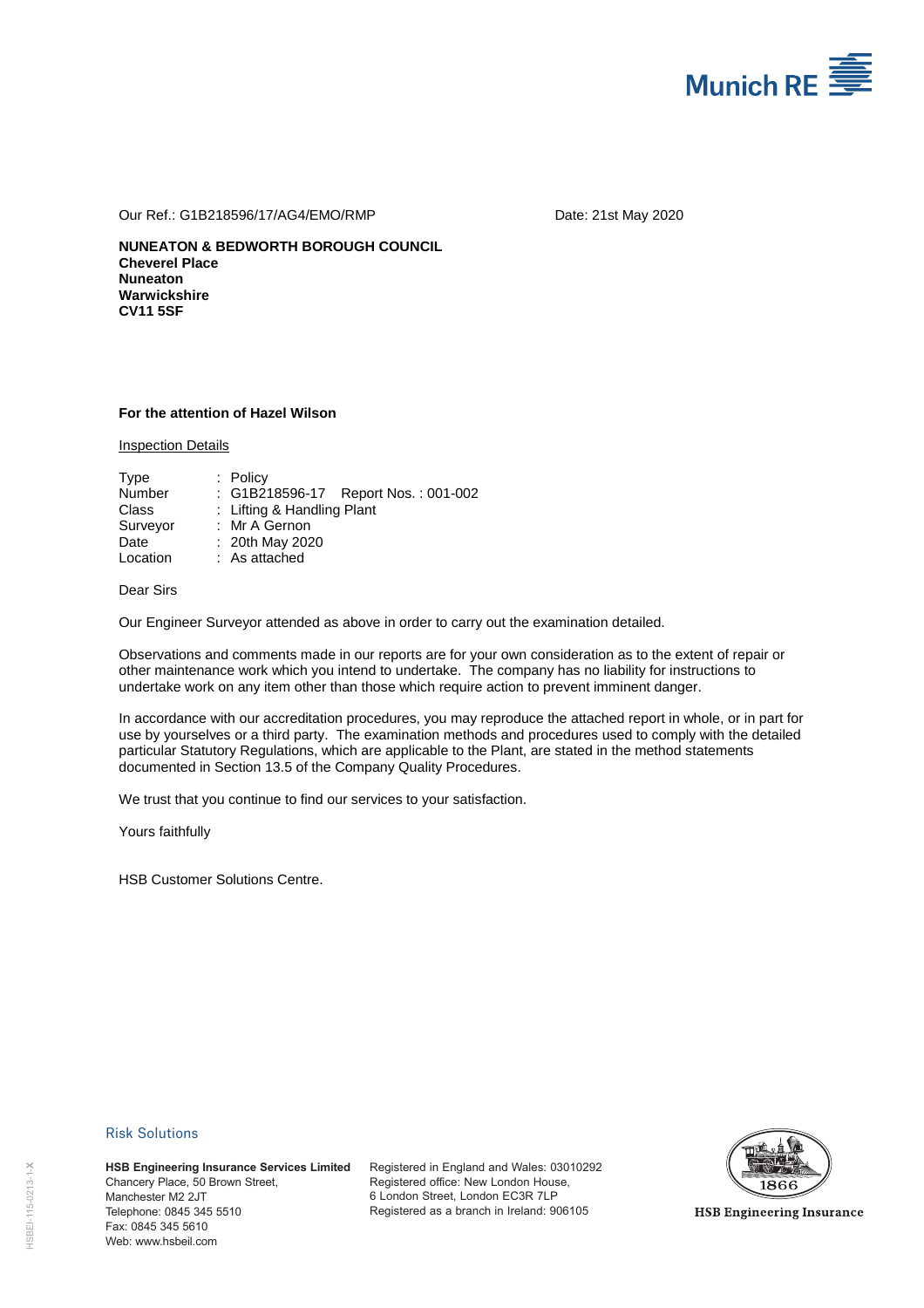## **REPORT OF DELETED ITEMS**





**Policy:** G1B0218596 **Previous Report:** 021219-001-0002EMO

**Site :** 00017 **Report Number :** 210520-001-0003EMO **DELI1** 

**Occupier** NUNEATON & BEDWORTH BOROUGH COUNCIL

**Address** Cheverel Place, Nuneaton, Warwickshire, CV11 5SF

| Sched Plant<br>No. | Code | Item                                                                                                                                | Remarks                                                                                                                                                                   |
|--------------------|------|-------------------------------------------------------------------------------------------------------------------------------------|---------------------------------------------------------------------------------------------------------------------------------------------------------------------------|
|                    |      | L0002 L24AHH Passenger/Goods Lift<br>Electric<br>Serving 2 Floors<br>$S.NO.$ : $NU010$<br>Wadsworth Becker<br>SWL: 13 persons/975kg | Object has been deleted from site plant schedule. Due to an<br>administrative error this was a duplicated object.<br>Name of person who confirmed deletion Anthony Gernon |

**I/we hereby advise that the above items of equipment have been deleted from the plant schedule with effect from the date(s) shown.** 

**Date** 20 May 2020

**Inspecting Engineer:** Mr A Gernon

**Signature: QUALIFICATION: Qualification: Engineer Surveyor Qualification: Engineer Surveyor** 

**HSB Engineering Insurance Services Limited** Registered in England and Wales: 03010292, New London House, 6 London Street, London EC3R 7LP Registered as a branch in Ireland: 906105 Telephone: 0845 345 5510

HSB Engineering Insurance Services Limited is accredited by the United Kingdom Accreditation Service